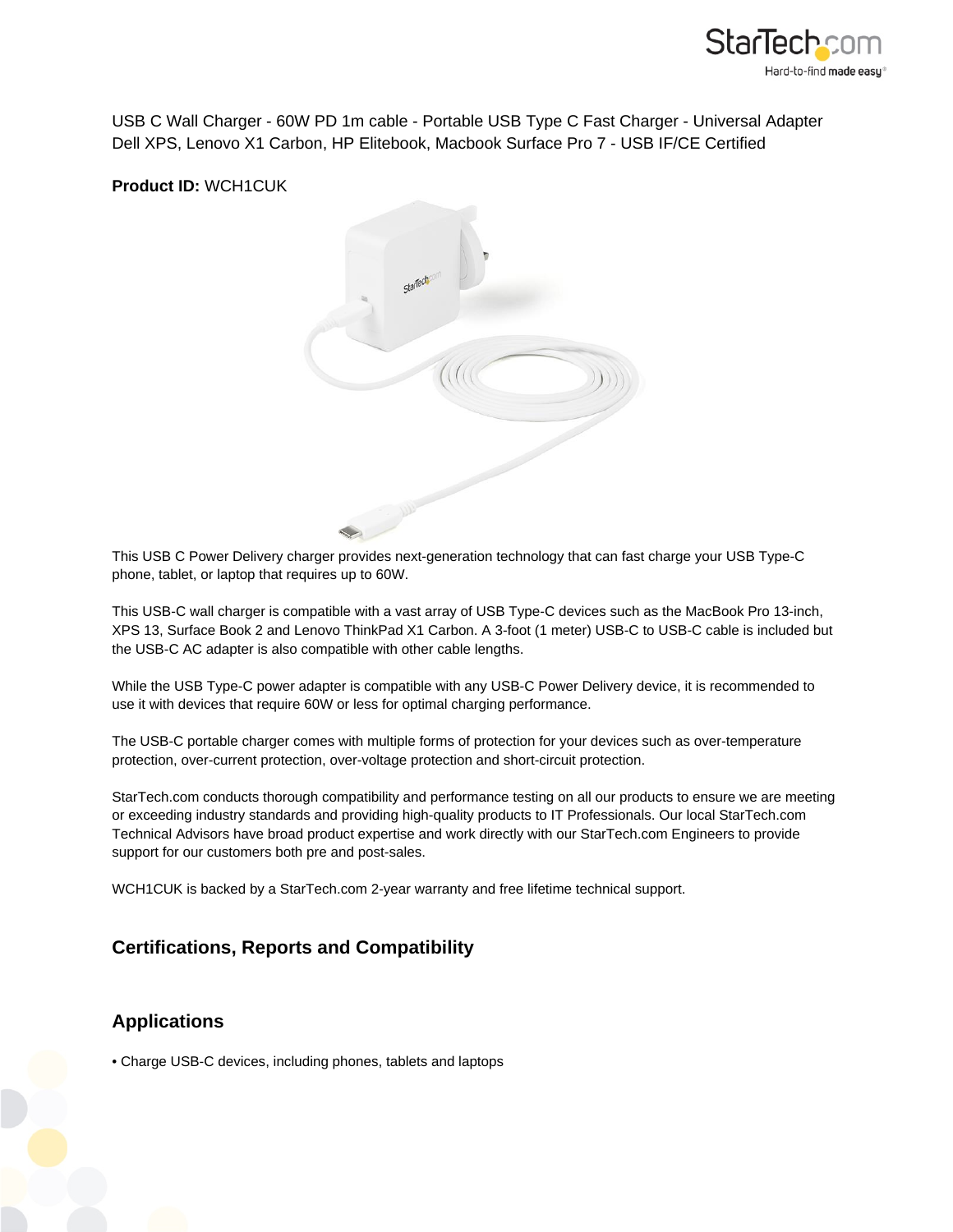

## **Features**

• TRAVEL READY: 60 Watt USB-C Wall charger/adapter with Power Delivery and 1m USB C cable is compact in size (2.5x1.1x2.5 in.) & is lightweight (5 oz) that is half of most OEM chargers, ideal for travel

• SAFE & RELIABLE: The USB Type C power adapter ensures safey with a dependable construction and over voltage, current and temperature protection and industry safety certifications: CE, ETL, FCC

• MAXIMUM COMPATIBILTY: This charger is USB-IF certified, ensuring universal compatibility with all laptops, phones & tablets - MacBook, Lenovo X1 Carbon, Dell XPS, Surface Pro 7, iPad Pro, Samsung S10

• FAST CHARGING: This portable PD adapter with a detachable USB-C cable supports multi-voltage charging at 5V, 9V, 12V, 15V & 20 volts up to 60W for quick/rapid charging of both mobile devices & laptops

• WHAT'S INCLUDED: 1 m USB C cable to enable out of the box charging and avoid the hassle of finding a compatible cable. The charger is backed by a 2-year warranty & free lifetime technical support

| Performance  |                                 |                                        |
|--------------|---------------------------------|----------------------------------------|
|              | Warranty                        | 2 Years                                |
|              | <b>MTBF</b>                     | 30,000 hours                           |
| Connector(s) |                                 |                                        |
|              | Connector A                     | BS 1363 Power (UK)                     |
|              | Connector B                     | USB-C (24 pin) USB Power Delivery only |
| Power        |                                 |                                        |
|              | Power Delivery                  | 60W                                    |
|              | Input Voltage                   | 100 - 240 AC                           |
|              | Output Voltage                  | 5V DC                                  |
|              |                                 | 9V DC                                  |
|              |                                 | 12V DC                                 |
|              |                                 | 15V DC                                 |
|              |                                 | 20V DC                                 |
|              | <b>Output Current</b>           | 3A                                     |
|              | Power Consumption (In<br>Watts) | 60W                                    |

**Environmental**